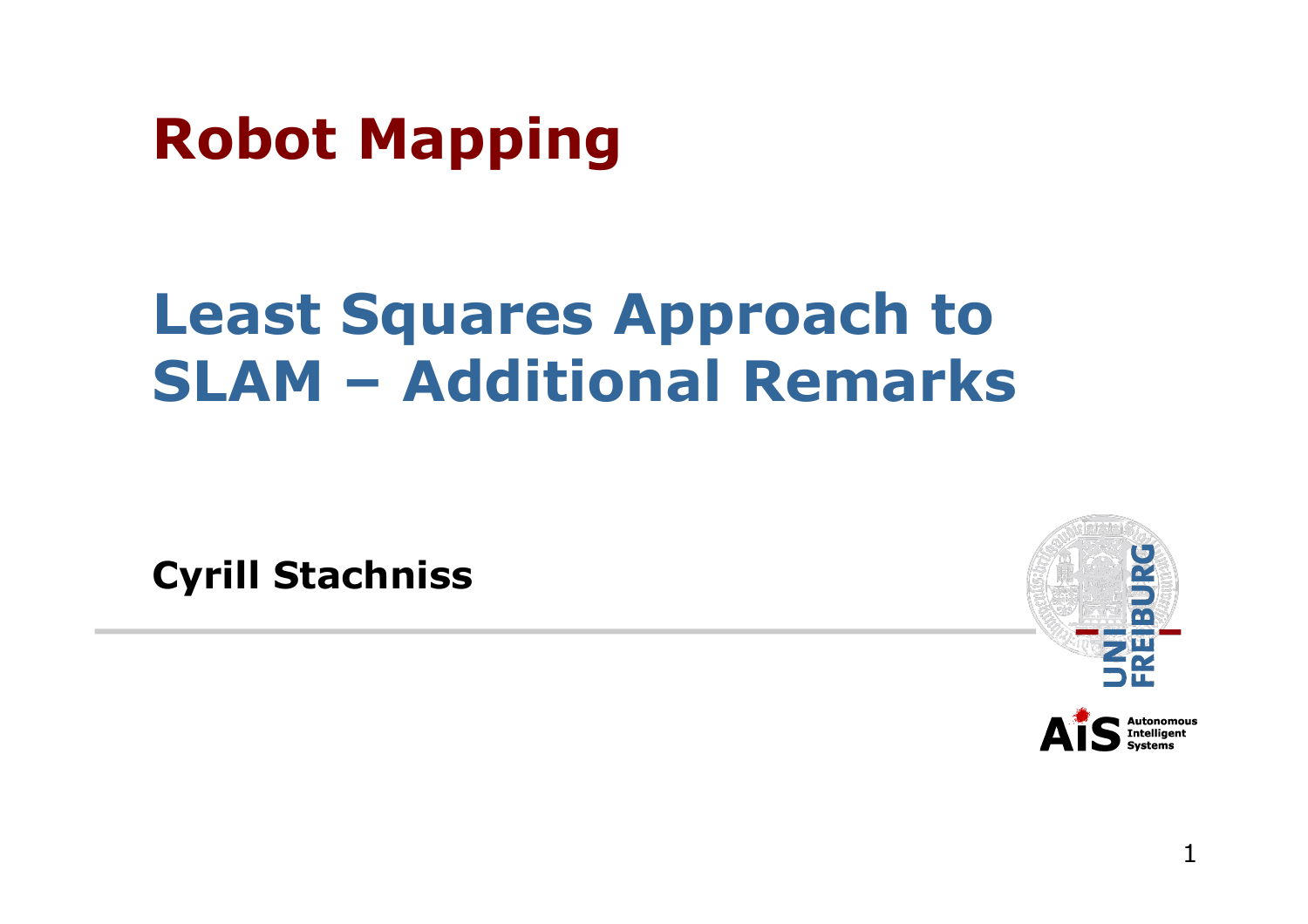### **Global Reference Frame**

- We saw that the matrix H has not full rank (after adding the constraints)
- § The global frame had not been fixed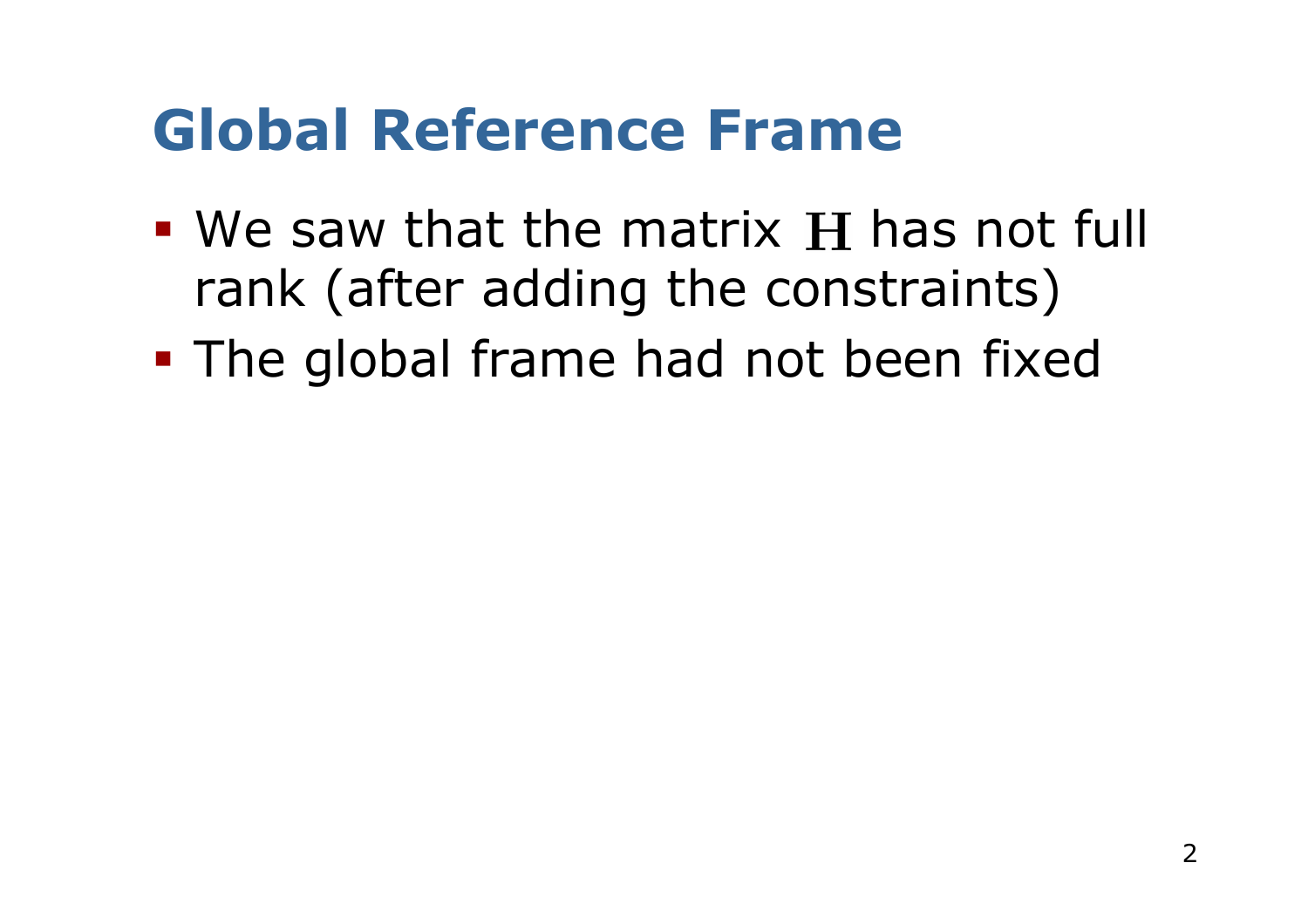## **Chap. 15: What Went Wrong?**

- § The constraint specifies a **relative constraint** between both nodes
- § Any poses for the nodes would be fine as long a their relative coordinates fit
- § **One node needs to be fixed**

$$
H = \begin{pmatrix} 2 & -2 \\ -2 & 2 \end{pmatrix} + \begin{pmatrix} 1 & 0 \\ 0 & 0 \end{pmatrix}
$$
 **constant**  
\n
$$
\Delta x = -H^{-1}b_{12}
$$
  
\n
$$
\Delta x = (01)^T
$$
  
\n**Chap. 15**  
\n**Chap. 15**  
\n**error**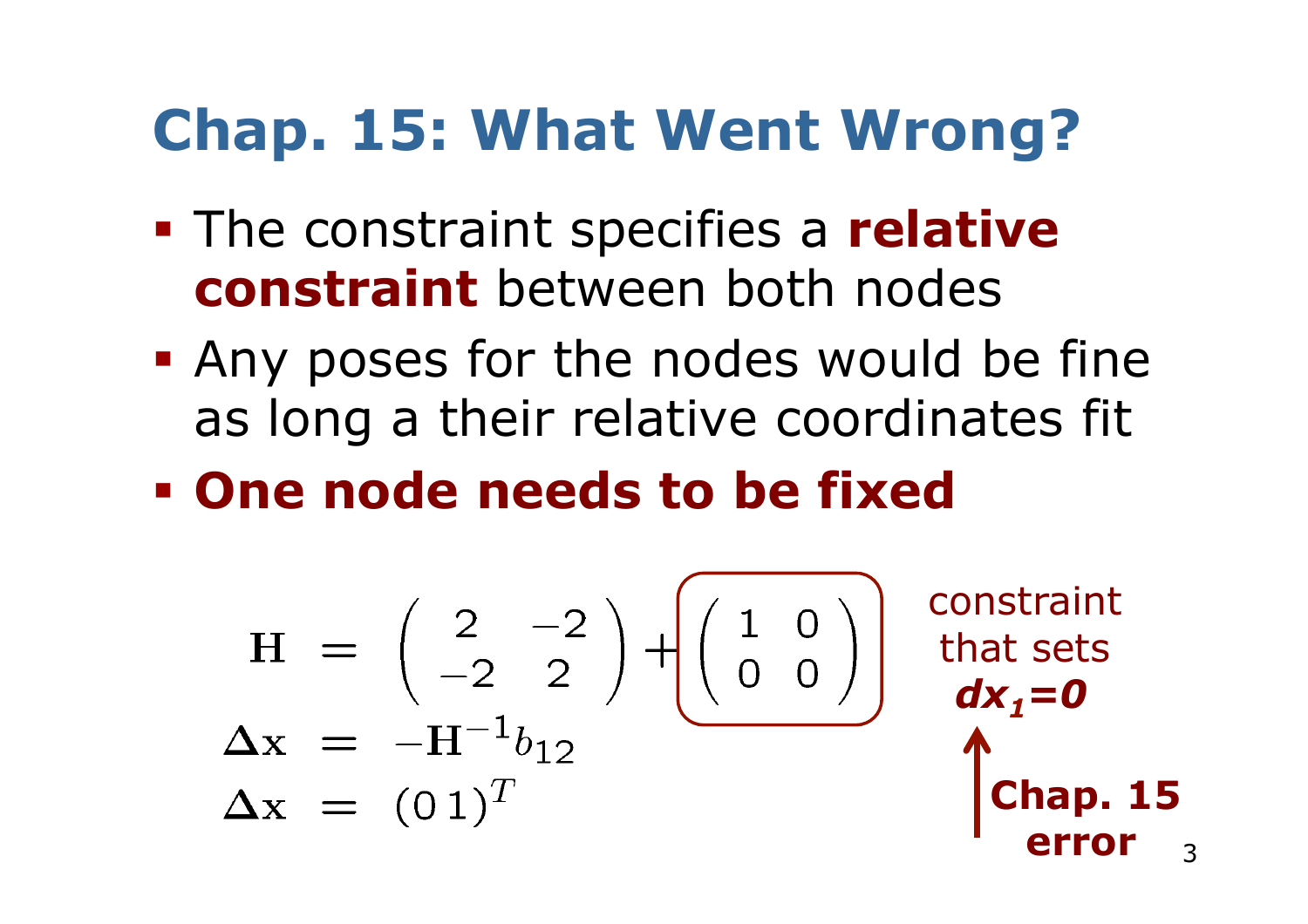# **Role of the Prior**

- § Fixing the global reference frame is strongly related to the prior  $p(\mathbf{x}_0)$
- A Gaussian estimate about  $x_0$  results in an additional constraint
- E.g., first pose in the origin:

$$
e(x_0) = t2v(X_0)
$$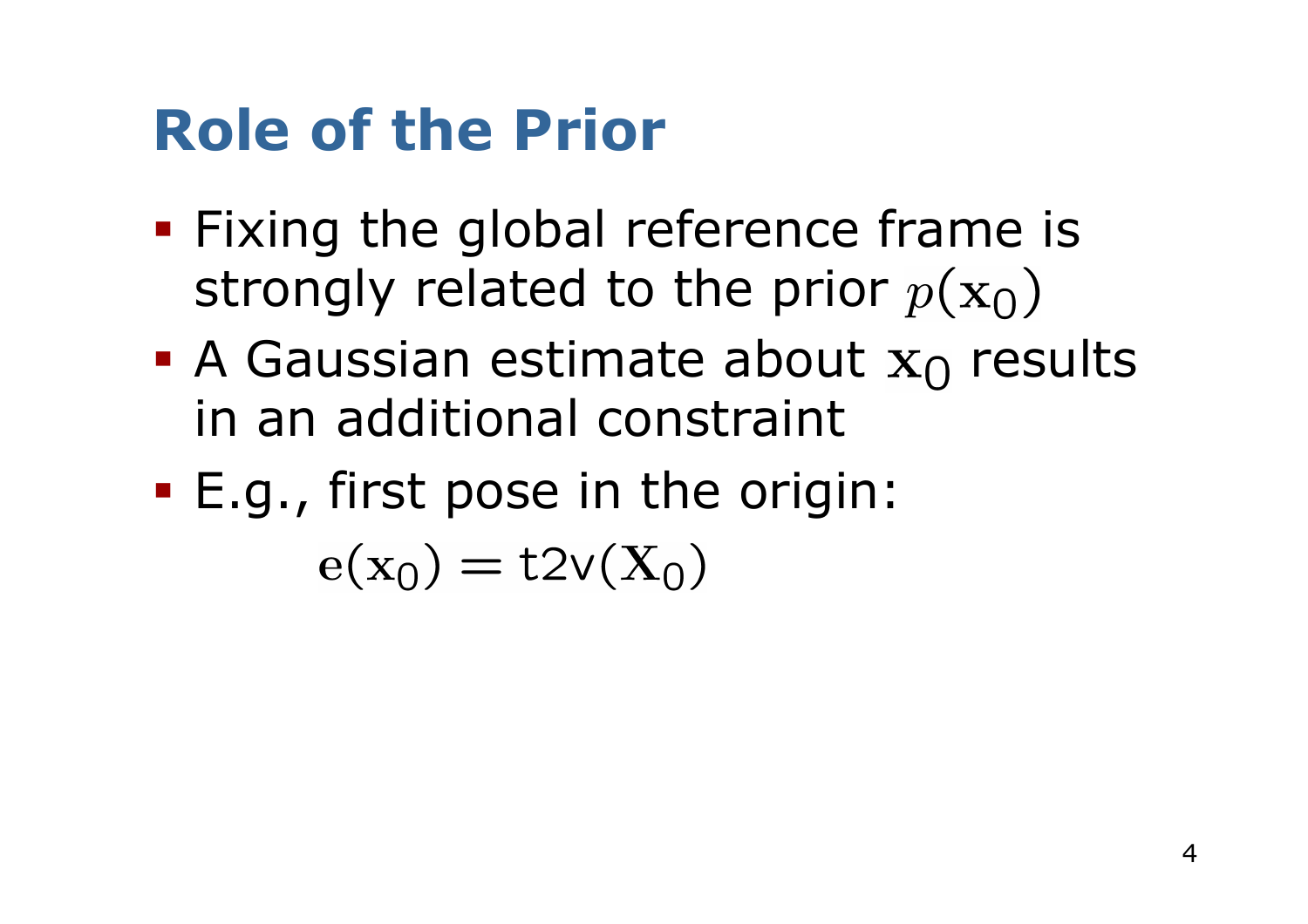# **Fixing a Subset of Variables**

- § Assume that the value of certain variables during the optimization is known a priori
- We may want to optimize all others and keep these fixed
- § How?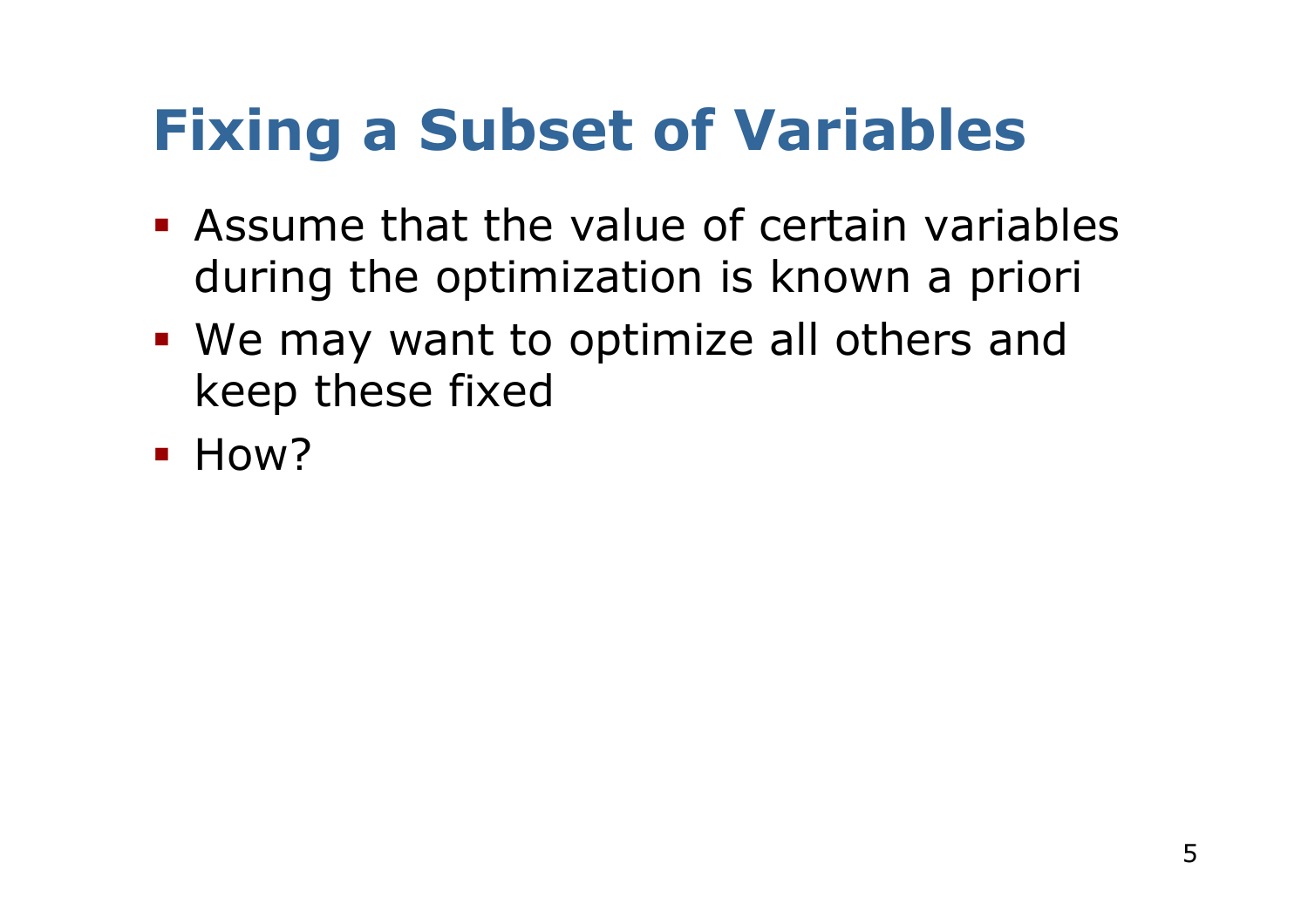# **Fixing a Subset of Variables**

- § Assume that the value of certain variables during the optimization is known a priori
- § We may want to optimize all others and keep these fixed
- § How?
- **If a variable is not optimized, it should** "disappears" from the linear system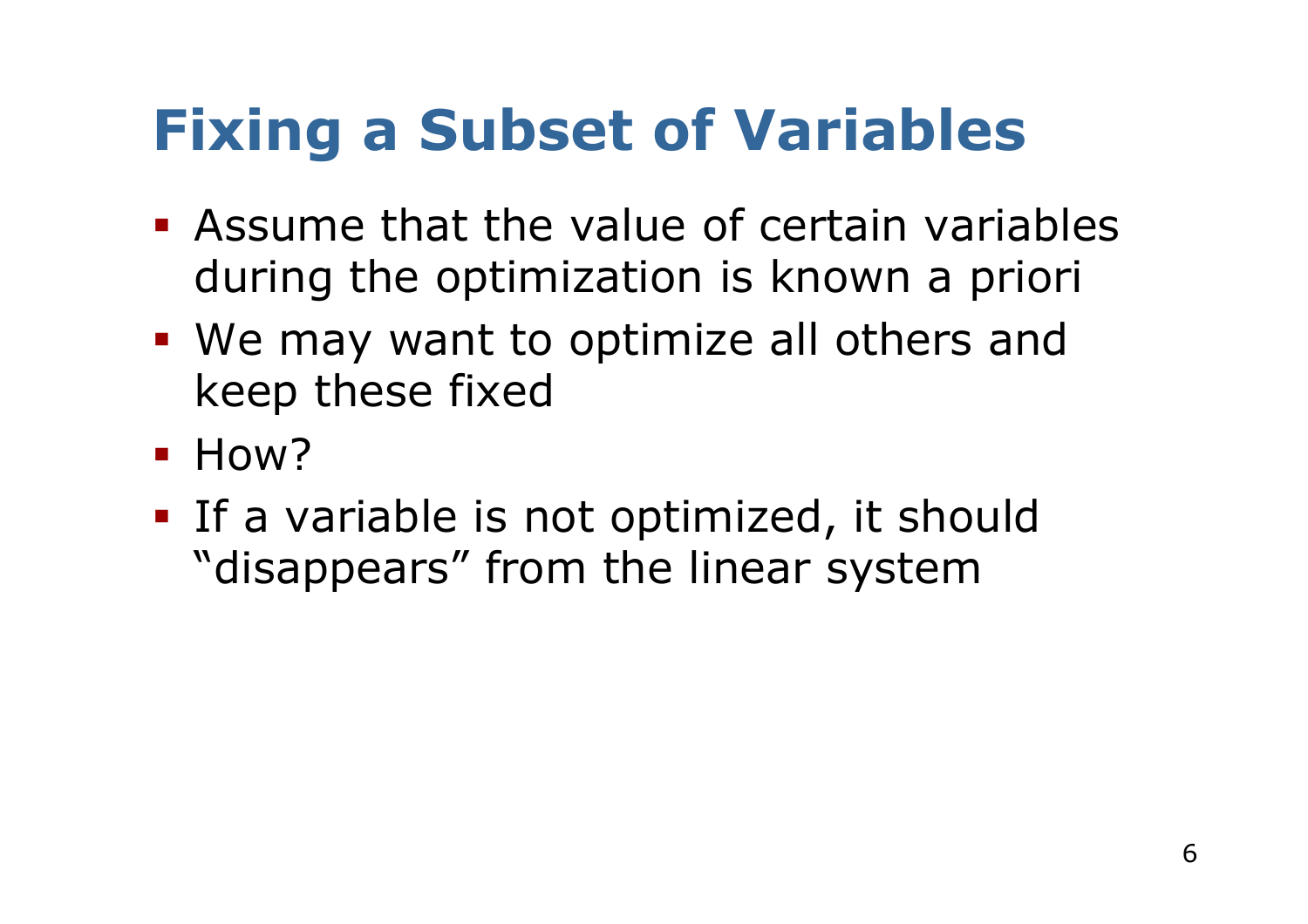# **Fixing a Subset of Variables**

- § Assume that the value of certain variables during the optimization is known a priori
- We may want to optimize all others and keep these fixed
- § How?
- **If a variable is not optimized, it should** "disappears" from the linear system
- § Construct the full system
- § Suppress the rows and the columns corresponding to the variables to fix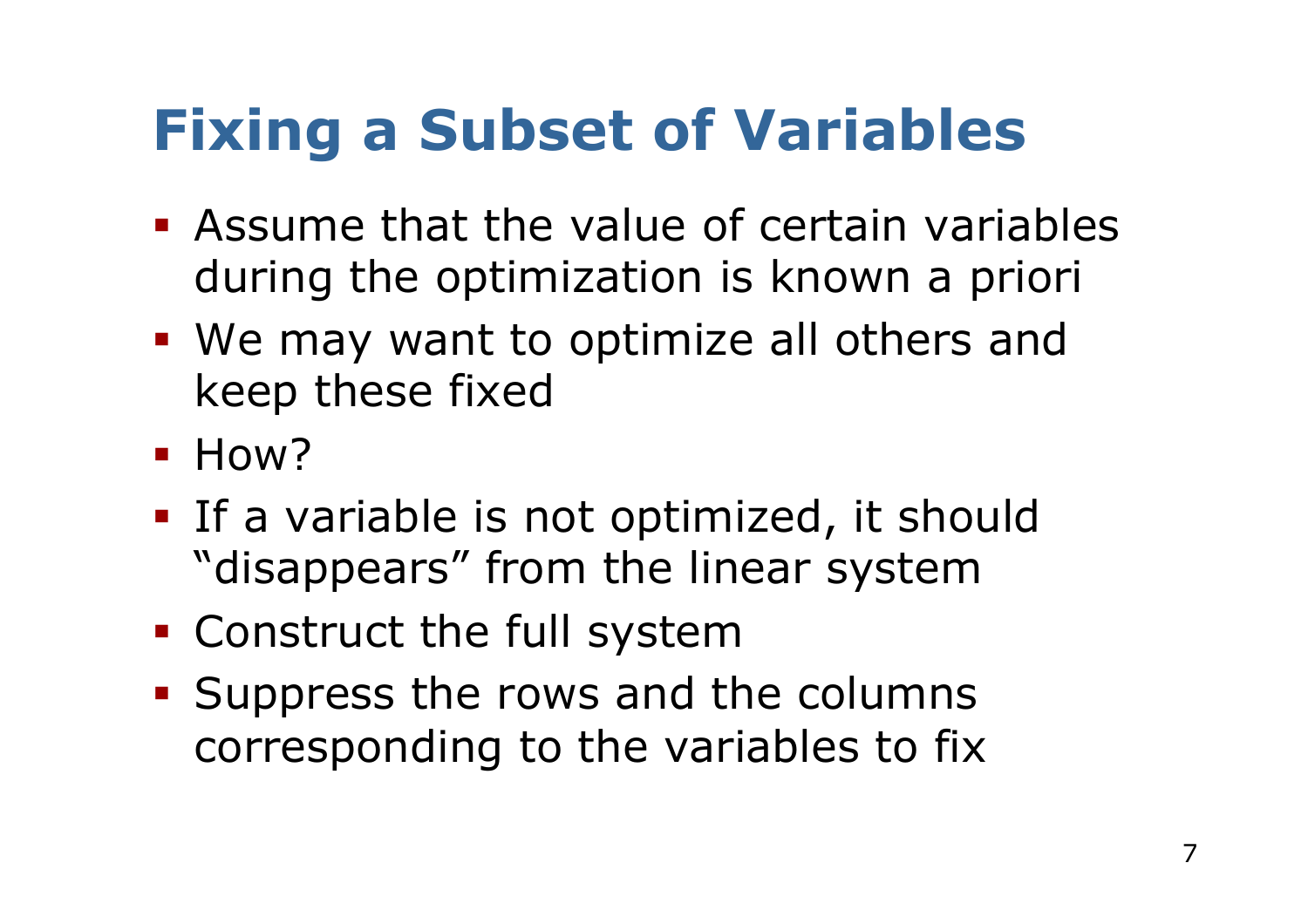# **Uncertainty**

- **H** represents the information matrix given the linearization point
- **Inverting**  $H$  **gives the covariance** matrix (which is dense)
- The diagonal blocks of the covariance matrix represent the (absolute) uncertainties of the corresponding variables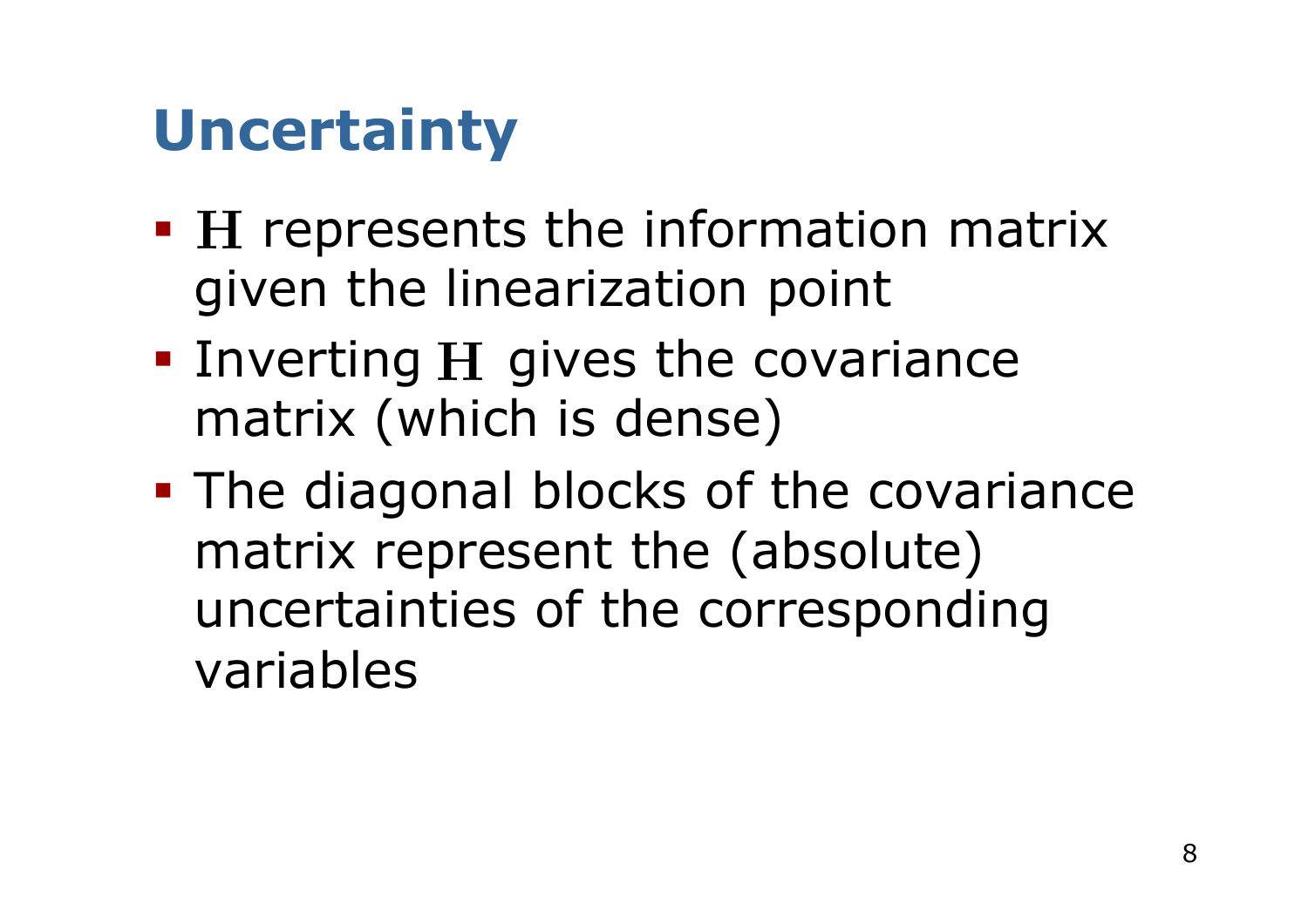# **Relative Uncertainty**

To determine the relative uncertainty between  $x_i$  and  $x_j$ :

- Construct the full matrix H
- § Suppress the rows and the columns of  $\mathbf{x}_i$  (=fix it)
- § Compute the *j,j* block of the inverse
- § This block will contain the covariance matrix of  $x_i$  w.r.t.  $x_i$ , which has been fixed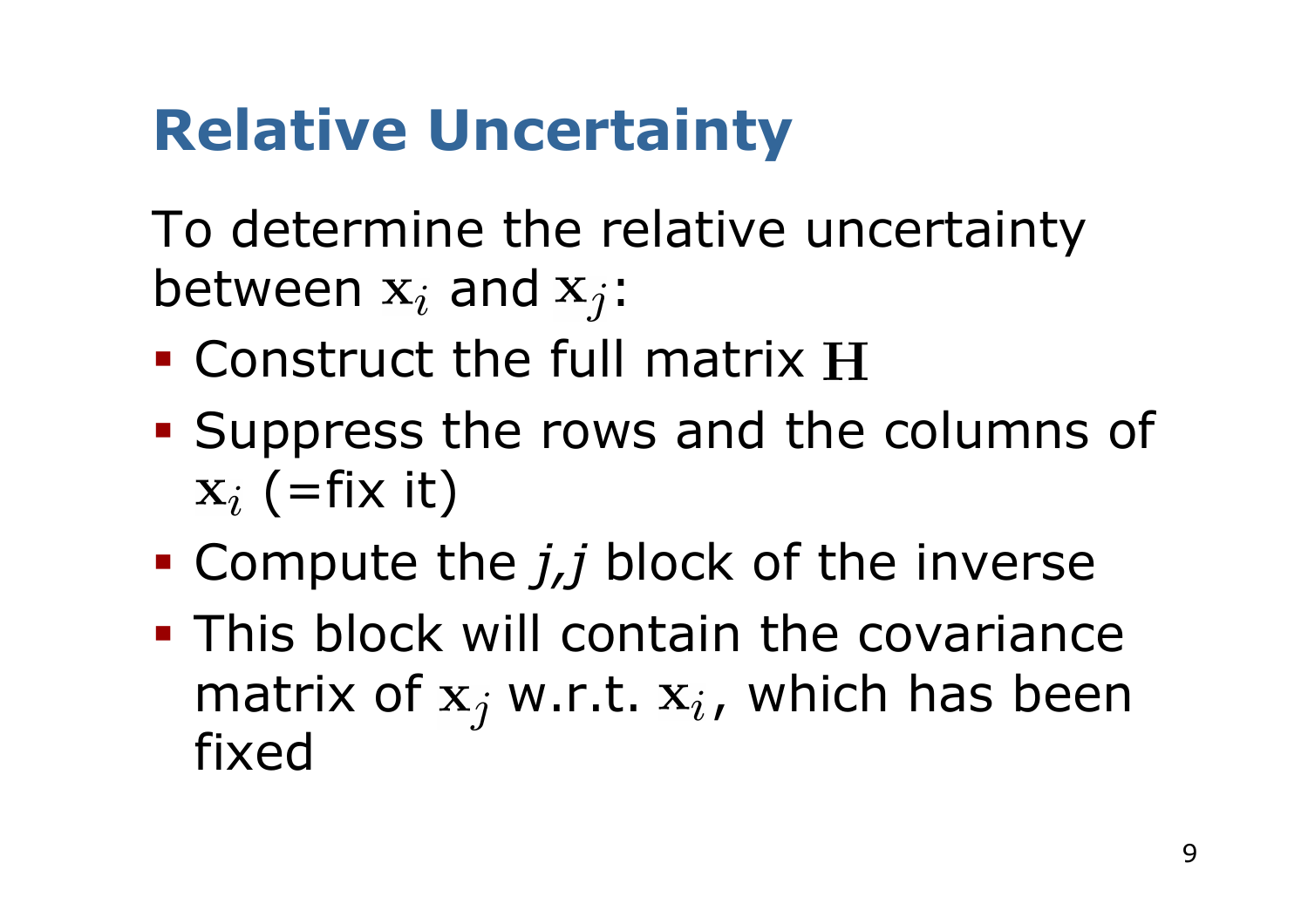#### **Example**